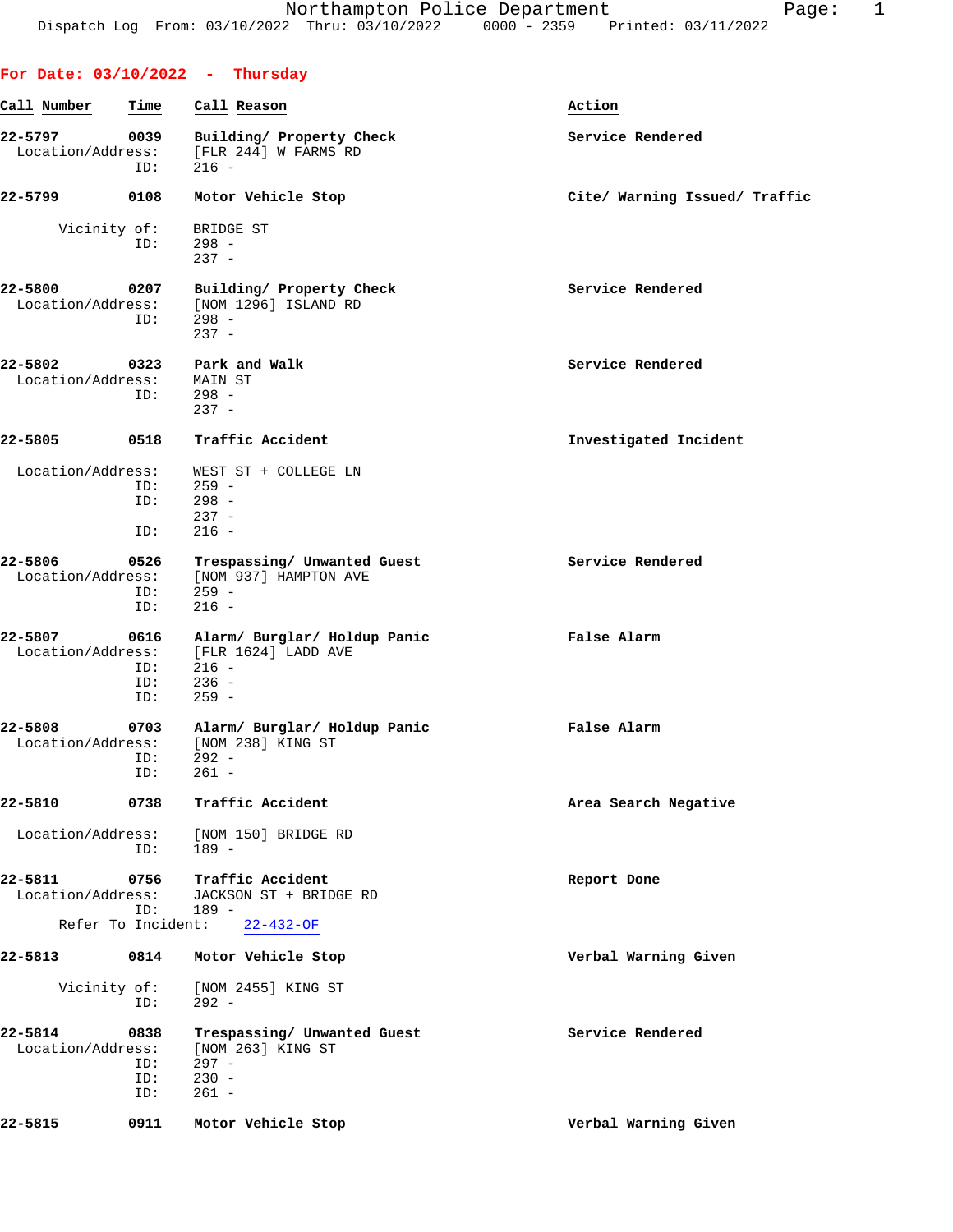|                                      |             | Northampton Police Department<br>Dispatch Log From: 03/10/2022 Thru: 03/10/2022 0000 - 2359 Printed: 03/11/2022 | 2<br>Page:                     |
|--------------------------------------|-------------|-----------------------------------------------------------------------------------------------------------------|--------------------------------|
| Location/Address:                    | ID:         | PROSPECT ST + ROE AVE<br>$292 -$                                                                                |                                |
| 22-5816<br>Location/Address:         | 0918<br>ID: | Assist/ Service Calls<br>[NOM 1014] LOCUST ST<br>$292 -$                                                        | Service Rendered               |
| 22-5817<br>Location/Address:         | 0921<br>ID: | Traffic Control<br>MT TOM RD<br>$230 -$                                                                         | Service Rendered               |
| 22-5822<br>Location/Address:         | 1009<br>ID: | Park and Walk<br>MAIN ST<br>$297 -$                                                                             | Service Rendered               |
| 22-5824                              | 1021        | Parking Violation                                                                                               | Investigated Incident          |
| Vicinity of:                         | ID:         | FRUIT ST<br>$230 -$                                                                                             |                                |
| 22-5826<br>Refer To Incident:        | ID:         | 1051 Theft/Larceny<br>Location/Address: [NOM 26] JACKSON ST<br>292 -<br>$22 - 433 - OF$                         | Report Done                    |
| 22-5827<br>Refer To Incident:        | ID:         | 1103 Suspicious/Wanted<br>Location/Address: [NOM 15] BRIDGE ST<br>$299 -$<br>$22 - 434 - OF$                    | Report Done                    |
| 22-5830                              | 1135        | Traffic Accident                                                                                                | Investigated Incident          |
| Location/Address:                    | ID:<br>ID:  | [LED] CHESTERFIELD RD + MONTAGUE RD<br>$189 -$<br>$187 -$                                                       |                                |
| 22-5831                              | 1143        | Motor Vehicle Stop                                                                                              | Investigated Incident          |
| Location/Address:                    | ID:         | BRIDGE ST + ELIZABETH ST<br>$261 -$                                                                             |                                |
| 22-5832<br>1149<br>Location/Address: | ID:         | Assist/ Service Calls<br>UNION ST<br>$261 -$                                                                    | Service Rendered               |
| 22-5838                              | 1301        | Motor Vehicle Stop                                                                                              | Cite/ Warning Issued/ Traffic  |
| Location/Address:                    | ID:         | PLEASANT ST + HOCKANUM RD<br>$297 -$                                                                            |                                |
| 22-5839                              | 1317        | Motor Vehicle Stop                                                                                              | Cite/ Warning Issued/ Traffic  |
| Location/Address:                    | ID:         | [NOM 258] KING ST<br>297 -                                                                                      |                                |
| 22-5843<br>Location/Address:         | 1409<br>ID: | Traffic Enforcement/ Radar<br>[FLR] WESTHAMPTON RD + BAYBERRY LN<br>$157 -$                                     | Service Rendered               |
| 22-5846                              | 1439        | Parking Violation                                                                                               | Referred to Taken Other Agency |
| Location/Address:                    |             | [NOM 99] ARMORY ST                                                                                              |                                |
| 22-5848                              | 1450        | Traffic Accident                                                                                                | Investigated Incident          |
| Location/Address:                    | ID:         | [FLR 1034] MAIN ST<br>$210 -$                                                                                   |                                |

**22-5849 1452 ASSIST OTHER AGENCY Service Rendered** Location/Address: [NOM 28] ELM ST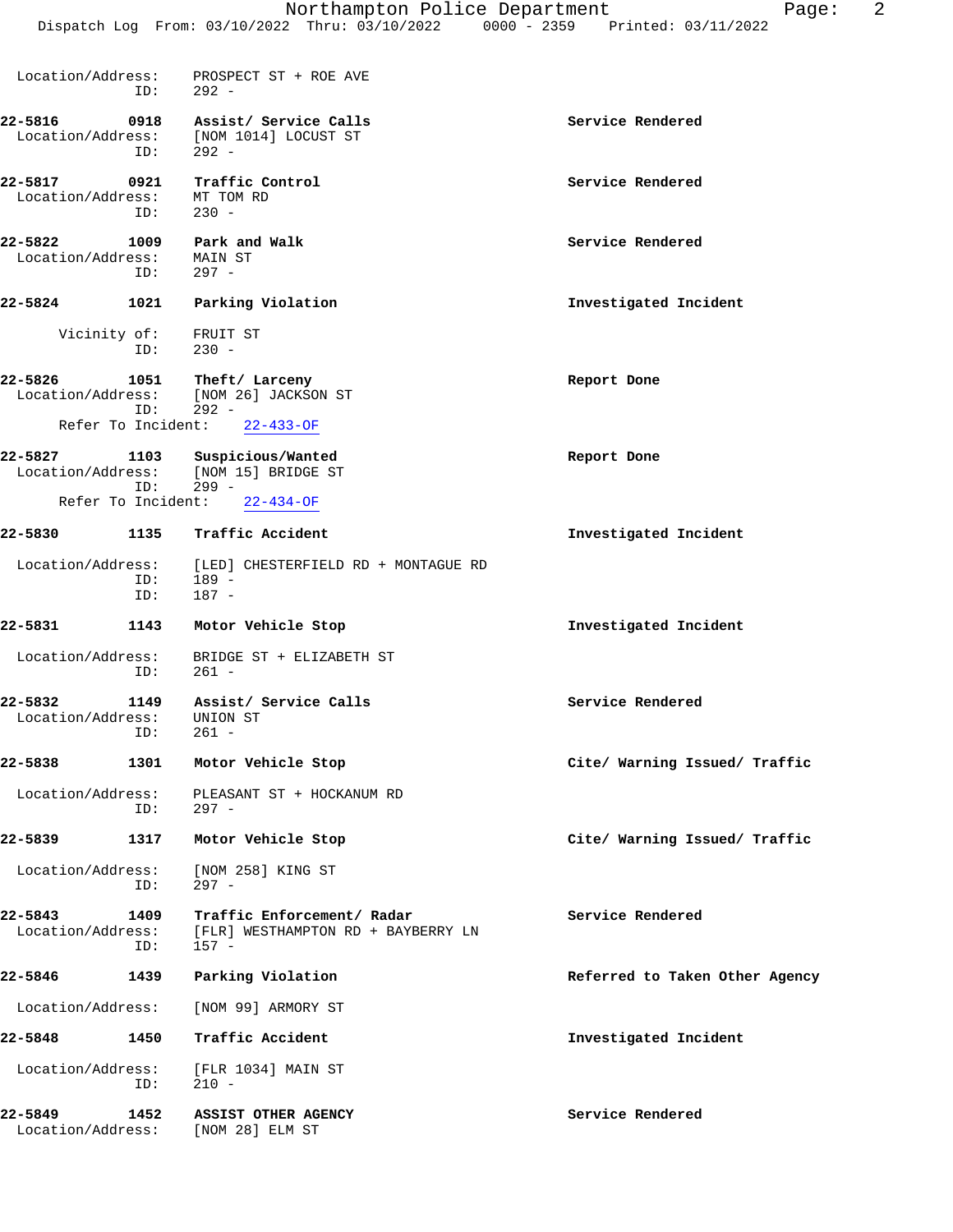ID: 203 - **22-5851 1516 Traffic Accident Report Done** Location/Address: BRIDGE ST + PARSONS ST Address: BRIDGE ST + PAR<br>ID: 242 -<br>Pr To Incident: 22-435-OF Refer To Incident: **22-5853 1554 Trespassing/ Unwanted Guest Service Rendered** Location/Address: [FLR] MAPLE ST<br>ID: 210 -ID: 210 -<br>ID: 245 - ID: 245 - ID: 210 - **22-5856 1637 Public Service, Check Welfare Taken to Hospital** Location/Address: [NOM 15] BRIDGE ST<br>EMS Unit: A04-Fire Ambulance A04-Fire Ambulance ID: 242 - **22-5857 1644 Motor Vehicle Stop Cite/ Warning Issued/ Traffic** Location/Address: [NOM 179] KING ST ID: 203 - **22-5858 1659 OUTSIDE FIRE (BRUSH/GRASS) Investigated by N F D** Location/Address: [FLR 1290] SPRING ST<br>Fire Unit: E3-Pumper-Engine 3 E3-Pumper-Engine 3 ID: 210 - 22-5860 1710 Assist/ Service Calls **1710** Service Rendered Location/Address: [FLR 1599] GILRAIN TER<br>ID: 210 - $\frac{1}{210}$  - ID: 203 - **22-5862 1733 DISABLED MV** Service Rendered Vicinity of: [NOM 284] N KING ST [NOM 284] N KING ST ID: 242 - **22-5864 1749 Park and Walk Service Rendered** Location/Address: MAIN ST ID: 245 - **22-5865 1803 Alarm/ Burglar/ Holdup Panic False Alarm/City** Location/Address: [NOM 28] ELM ST ess:<br>ID: 210 -**22-5866 1818 Suspicious/Wanted Arrest Female 18yrs & Over** Location/Address: [NOM 681] MASONIC ST<br>ID: 203 -ID: 203 -<br>ID: 292 - ID: 292 - ID: 245 - ID: 292 - Refer To Arrest: 22-96-AR **22-5867 1836 Public Service, Check Welfare Investigated Incident** Location/Address: [FLR] BROOKWOOD DR ID: 210 -<br>ID: 203 - ID: 203 - **22-5870 1900 Public Service, Check Welfare Investigated Incident** Location/Address: [NOM 1957] BEDFORD TER ID: 203 - ID: 242 - **22-5871 1903 Public Service, Check Welfare Investigated Incident** Location/Address: [NOM 26] JACKSON ST<br>ID: 203 - $203 -$